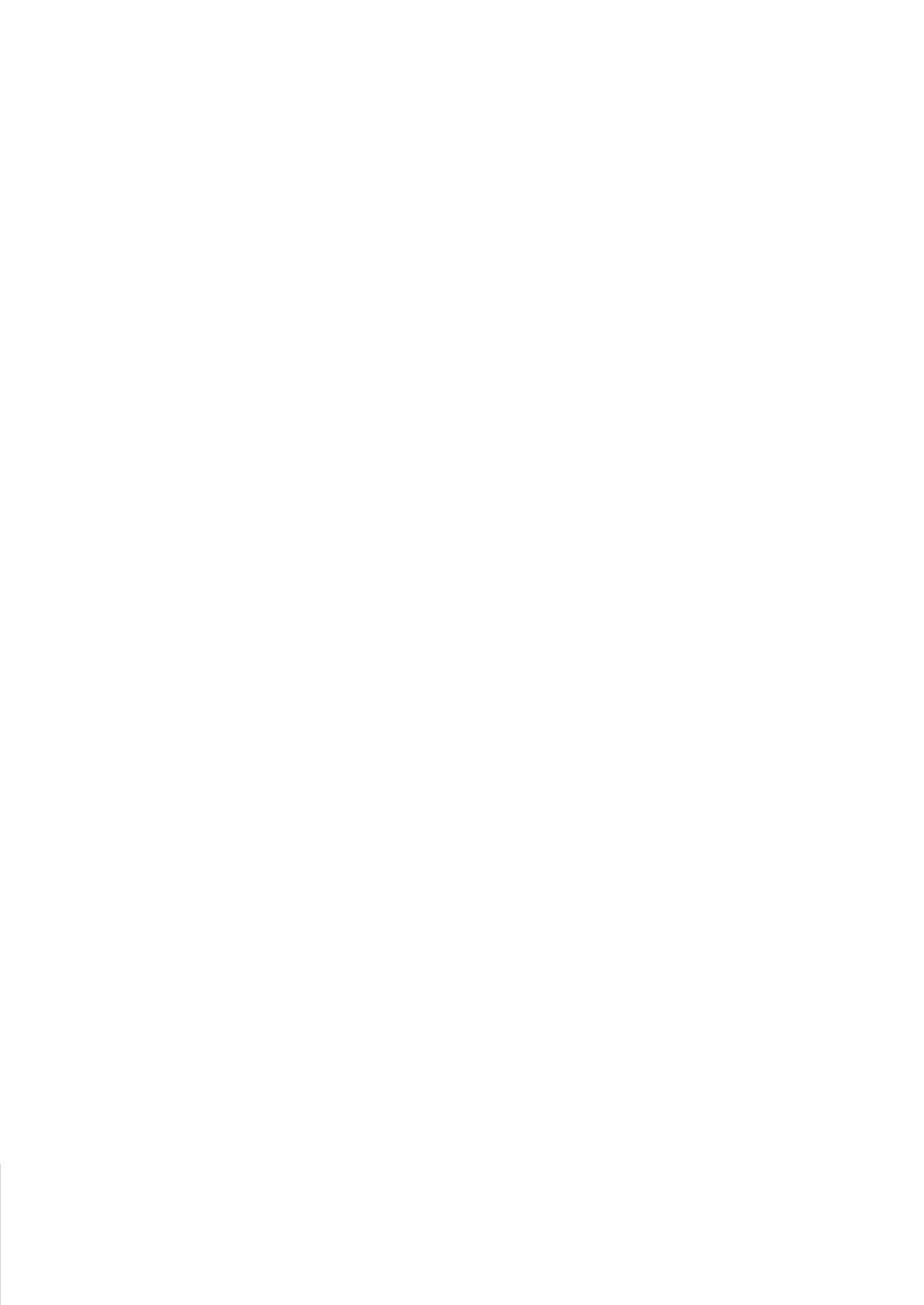



|     | <b>Content:</b>             |             |   | Page:            |  |  |
|-----|-----------------------------|-------------|---|------------------|--|--|
| 1.  | <b>General Terms</b>        |             |   | $\overline{2}$   |  |  |
| 2.  | <b>Safety Instructions</b>  |             |   | $\boldsymbol{2}$ |  |  |
| 3.  | <b>Mode of Operation</b>    |             |   | $\boldsymbol{2}$ |  |  |
| 4.  | <b>Installation</b>         |             |   | 3                |  |  |
| 4.1 | <b>Welding Instructions</b> |             |   | 3                |  |  |
| 5.  | <b>Dimensions</b>           |             |   | 4                |  |  |
| 6.  | <b>Technical Data</b>       |             |   | 5                |  |  |
| 7.  | <b>Materials</b>            |             | 6 |                  |  |  |
| 8.  | <b>Maintenance</b>          |             |   | 6                |  |  |
| 9.  | <b>Service Instructions</b> |             |   | $\overline{7}$   |  |  |
| 10. | <b>Trouble Shooting</b>     |             |   | 8                |  |  |
| 11. | <b>Spare Parts Lists</b>    |             |   |                  |  |  |
|     | <b>VPN II - ISO</b>         | <b>12S</b>  |   |                  |  |  |
|     | <b>VPN II - DIN</b>         | <b>12S</b>  |   |                  |  |  |
|     | <b>VPN II - 3A</b>          | 1Clamp + 2S |   |                  |  |  |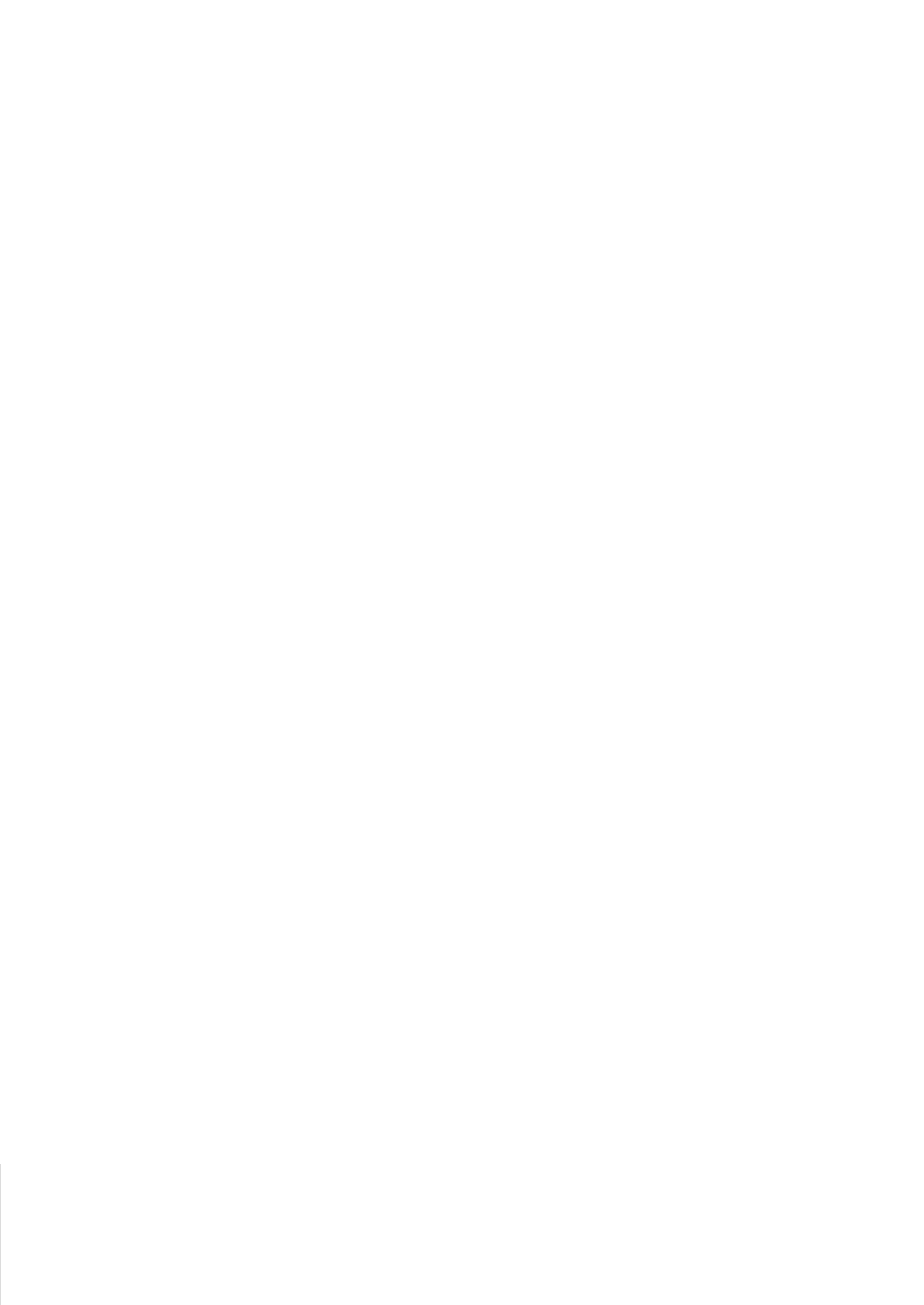



# **1. General Terms**

This operating manual should be read carefully by the competent operating and maintenance personnel.

We point out that we will not accept any liability for damage or malfunctions resulting from the non-compliance with this operating manual.

Descriptions and data given herein are subject to technical changes.

# **2. Safety Instructions**



### **Danger !**

- Before any maintenance of the valve, the line system must be depressurized and drained if possible.
- Observe Service Instructions to ensure safe maintenance of the valve.

# **3. Mode of Operation**

The DELTA VPN valve is used in places at which the reflux into the pipelines must be prevented. The valve opens through the pressure of the liquid against the spring-loaded valve disc. The closing process is introduced by the preloaded spring when the liquid flow into the flow direction stops.

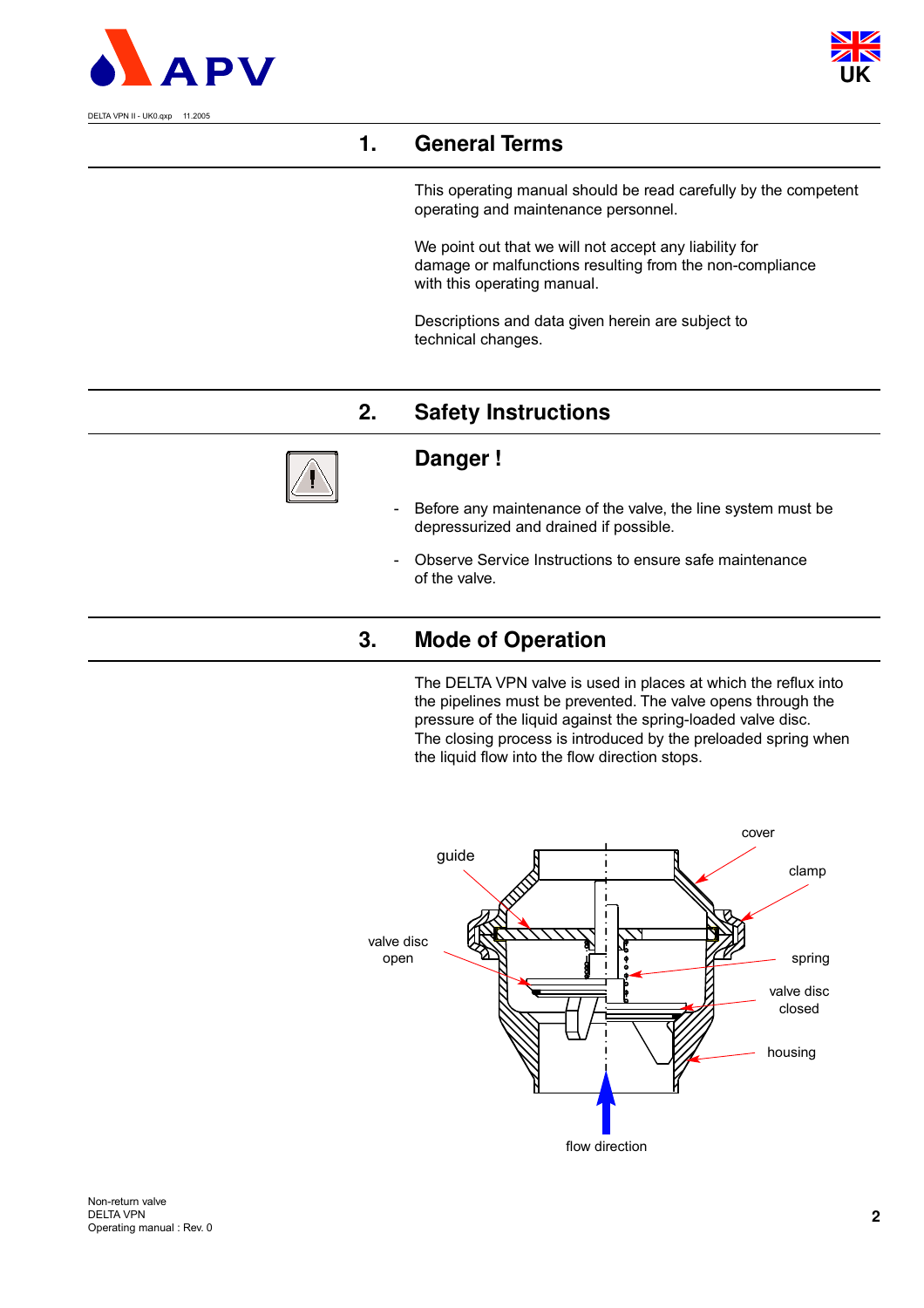



## **4. Installation**

- The VPN valve can be installed in optional position. The flow direction must be in the direction of arrows.
- To provide for a complete discharge of the valve, a vertical installation position should be favoured.
- For the valve design with two weld ends (DIN and ISO) a separate connection (e.g. clamp connection) must be provided in the continuing pipe system.
- The 3A-design is already equipped with a clamp connection at the supply side so that the pipeline must also be provided with a clamp flange.
- Attention: Observe welding instructions.

## **4.1 Welding instructions**

#### **VPN**

- Before welding, the guide with seal and the valve disc with spring must be dismantled from the housing.
- Welding should only be carried out by certified welders (EN 287-1). (Seam quality EN 25817 "B").
- The welding of the valve housings must be undertaken in such a way that the valve body is not deformed.
- The preparation of the weld seam up to 3 mm thickness must be carried out as a square butt joint without air. (Consider shrinkage!)
- TIG orbital welding is best!
- After welding of the valve housing or of the mating flanges and after work at the pipelines, the corresponding parts of the installation and pipelines must be cleaned from welding residues and soiling before operation of the valves to avoid damage to the valves and seals. If these cleaning instructions are not observed, welding residues and dirt particles can settle in the valve and cause damage.
- Any damage resulting from the non-observance of these welding instructions is not subject to our guarantee.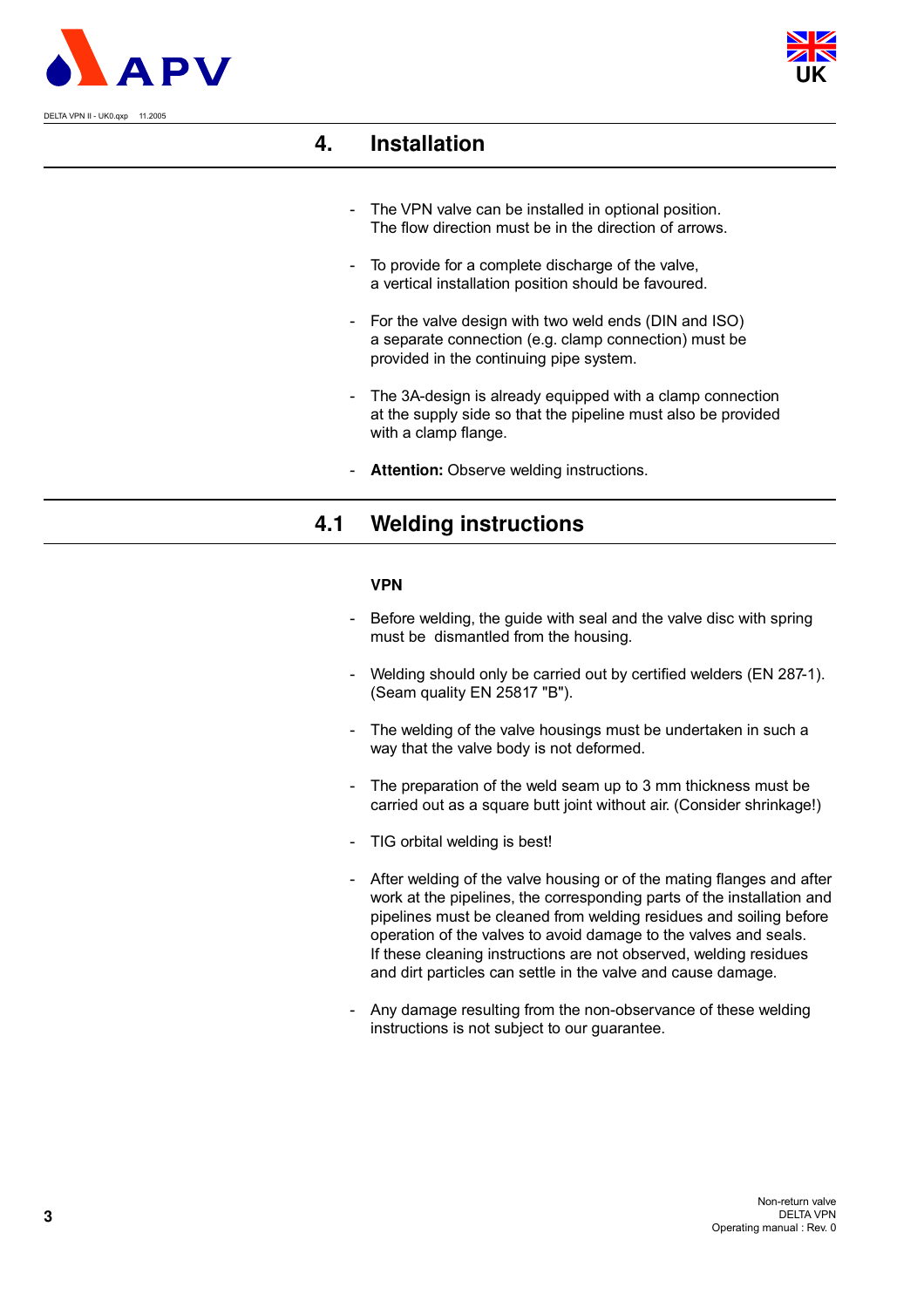



# **5. Dimensions**

#### DELTA VPN II - DIN and ISO with weld ends



DELTA VPN II 3A - design with clamp connection and weld ends



| DN   | A     | в     | <b>B1</b> | ØD    |
|------|-------|-------|-----------|-------|
| 25   | 72,5  | 71,2  | 92,7      | 29    |
| 40   | 86,0  | 80,2  | 101,7     | 41    |
| 50   | 100,0 | 87,5  | 109,0     | 54    |
| 65   | 129,0 | 100,7 | 122,2     | 70    |
| 80   | 160,0 | 131,2 | 152,7     | 85    |
| 100  | 156,0 | 141,0 | 162,5     | 104   |
| inch |       |       |           |       |
| 1"   | 72,5  | 71,2  | 92,7      | 25,4  |
| 1,5" | 86,0  | 80,2  | 101,7     | 38,1  |
| 2"   | 100,0 | 87,5  | 109,0     | 50,8  |
| 2,5" | 129,0 | 100,7 | 122,2     | 64,1  |
| 3"   | 160,0 | 131,2 | 152,7     | 76,7  |
| 4"   | 156,0 | 141,0 | 162,5     | 102,5 |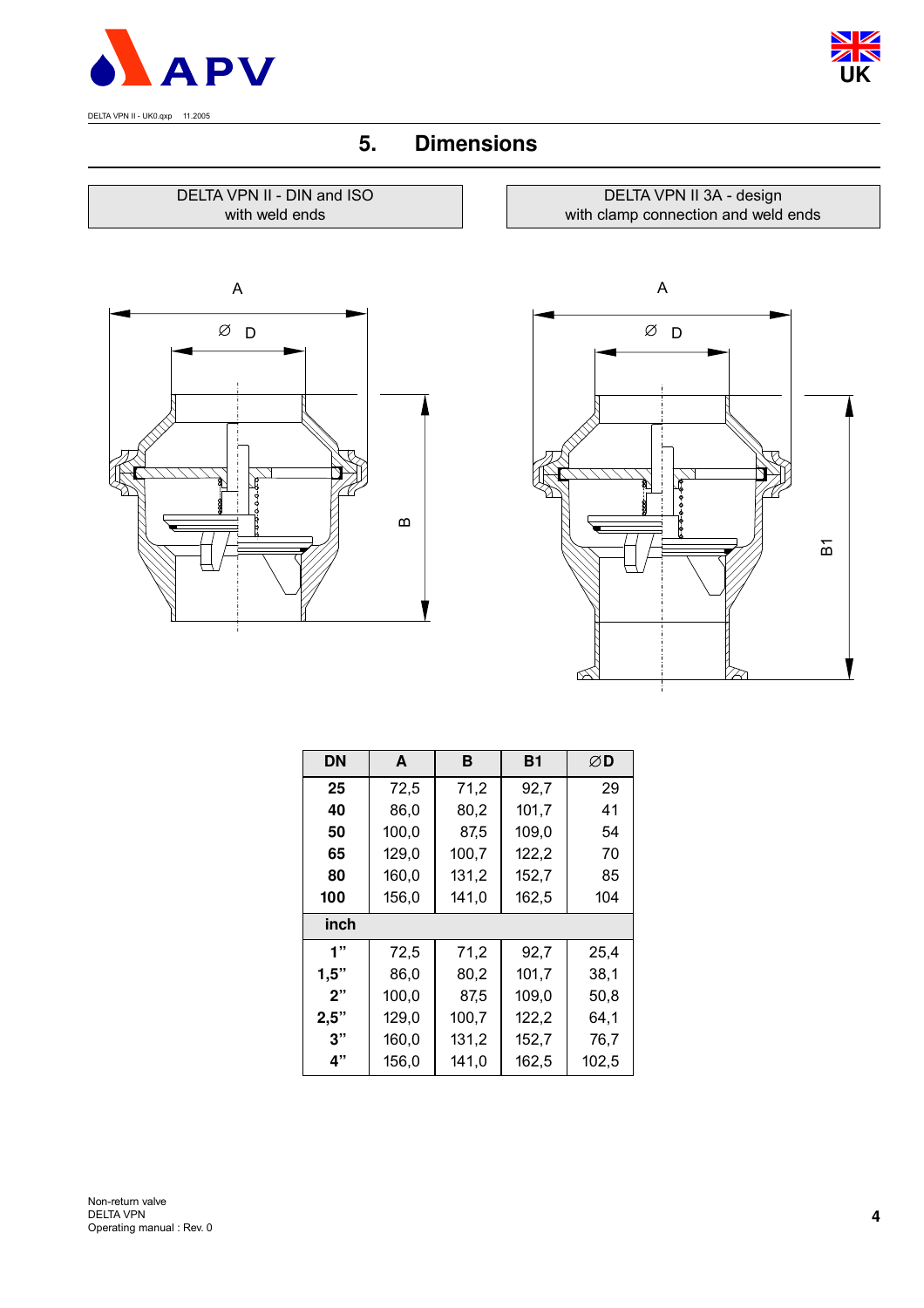



# **6. Technical Data**



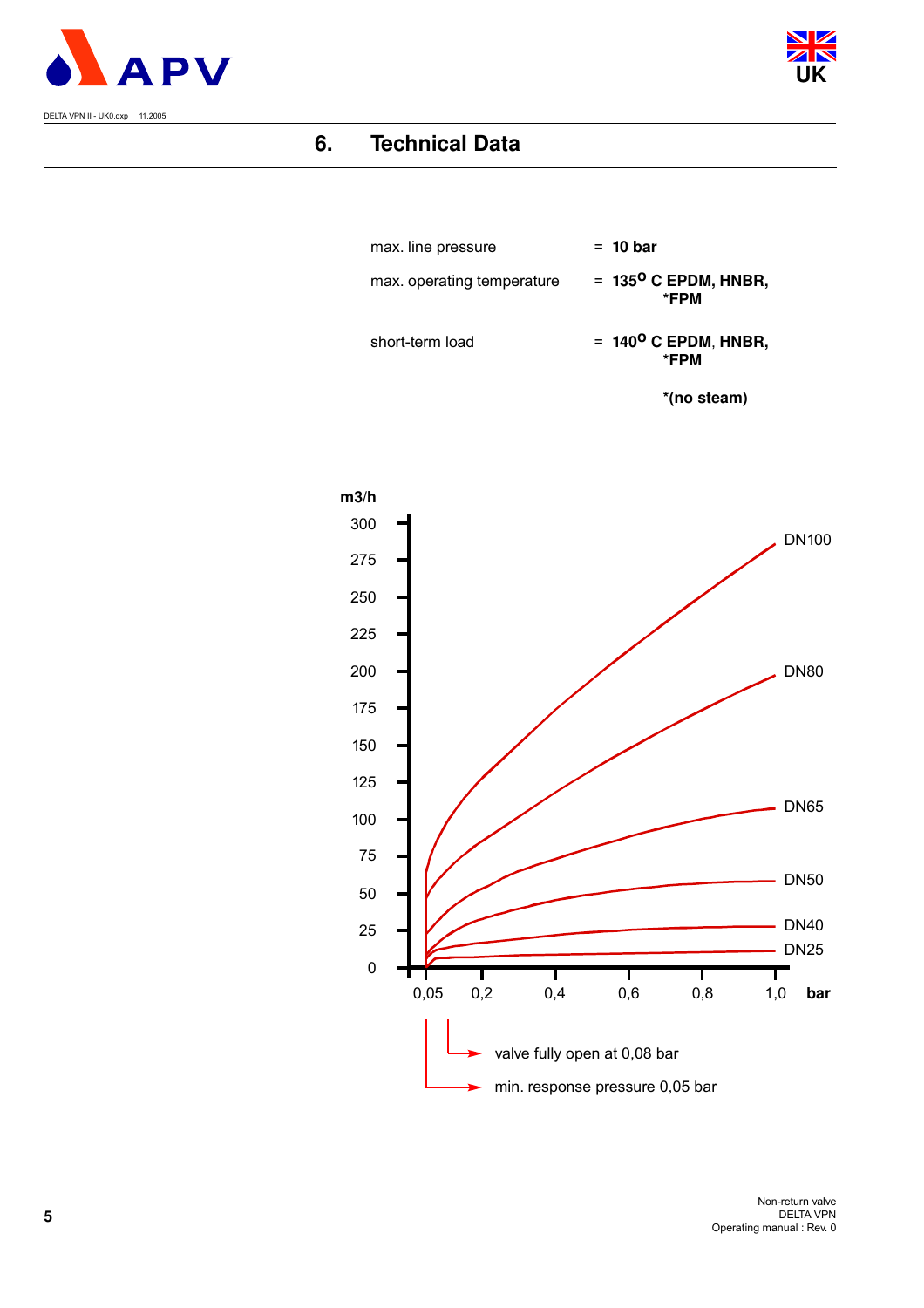



| DELTA VPN II - UK0.qxp 11.2005 |    |                                                                                                                                                         |                                                                 |  |  |  |  |  |  |
|--------------------------------|----|---------------------------------------------------------------------------------------------------------------------------------------------------------|-----------------------------------------------------------------|--|--|--|--|--|--|
|                                | 7. | <b>Materials</b>                                                                                                                                        |                                                                 |  |  |  |  |  |  |
|                                |    | Housing, valve disc,<br>guide, cover                                                                                                                    | : 1.4571, 1.4404                                                |  |  |  |  |  |  |
|                                |    | Clamp                                                                                                                                                   | : 1.4301                                                        |  |  |  |  |  |  |
|                                |    | Spring                                                                                                                                                  | : 1.4436                                                        |  |  |  |  |  |  |
|                                |    | Seals standard design                                                                                                                                   | $:$ EPDM                                                        |  |  |  |  |  |  |
|                                |    | Options                                                                                                                                                 | : FPM, HNBR                                                     |  |  |  |  |  |  |
|                                | 8. | <b>Maintenance</b>                                                                                                                                      |                                                                 |  |  |  |  |  |  |
|                                |    | The maintenance intervals depend on the corresponding<br>application and are to be determined by the operator himself<br>carrying out temporary checks. |                                                                 |  |  |  |  |  |  |
|                                |    | Stock keeping by the customer of certain spare seals is<br>recommended.<br>For the valve service we supply complete seal kits.                          |                                                                 |  |  |  |  |  |  |
|                                |    |                                                                                                                                                         | Exchange of seals is done according to service instructions.    |  |  |  |  |  |  |
|                                |    | their installation.                                                                                                                                     | All seals must be provided with a thin layer of grease before   |  |  |  |  |  |  |
|                                |    | <b>Recommendation:</b><br>APV food-grade-grease for EPDM, FPM, HNBR<br>(0,75 kg/ tin - ref.-No. 000 70-01-019/93)<br>$(60 \text{ g}/ \text{tube})$      | - ref.-No. 000 70-01-018/93)                                    |  |  |  |  |  |  |
|                                |    |                                                                                                                                                         | !!! Do not use grease containing mineral oil for EPDM seals !!! |  |  |  |  |  |  |
|                                |    | Assembly of valve see Service Instructions.                                                                                                             |                                                                 |  |  |  |  |  |  |

|           | Seal kits for DELTA VPN                                                                |      |      |                  |  |  |  |  |  |  |
|-----------|----------------------------------------------------------------------------------------|------|------|------------------|--|--|--|--|--|--|
|           | Different seal materials are available:<br>$/00 =$ FPM<br>$/06$ = HNBR<br>$/01$ = EPDM |      |      |                  |  |  |  |  |  |  |
| <b>DN</b> | ref.-No.:                                                                              | inch |      | $ref.-No.$ :     |  |  |  |  |  |  |
| 25        | $58 - 36 - 010/$                                                                       | 1 "  | (25) | $58 - 36 - 001/$ |  |  |  |  |  |  |
| 40        | $58 - 36 - 011/$                                                                       | 1,5" | (38) | $58 - 36 - 002/$ |  |  |  |  |  |  |
| 50        | $58 - 36 - 003/$                                                                       | 2"   | (51) | $58 - 36 - 003/$ |  |  |  |  |  |  |
| 65        | $58 - 36 - 013/$                                                                       | 2,5" | (63) | $58 - 36 - 004/$ |  |  |  |  |  |  |
| 80        | $58 - 36 - 014/$                                                                       | 3"   | (76) | $58 - 36 - 005/$ |  |  |  |  |  |  |
| 100       | $58 - 36 - 015/$                                                                       | 4"   |      | $58 - 36 - 006/$ |  |  |  |  |  |  |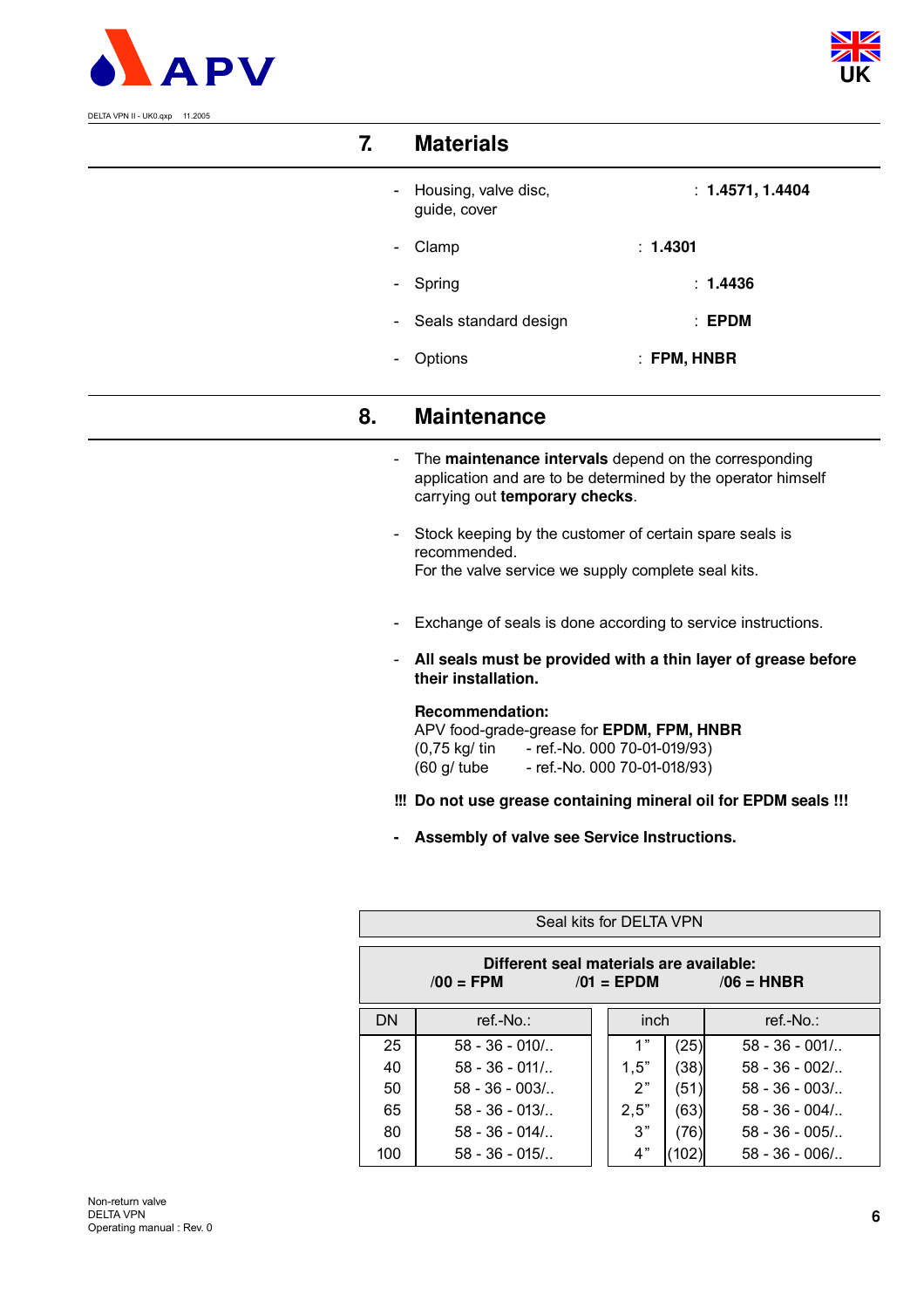



## **9. Service Instructions**

#### **The item numbers refer to the spare parts drawings.**

#### **9.1 Dismantling from the line system**

- **a.** Shut off the line pressure, drain the lines if possible.
- **b.** Remove the clamp **(5)**.
- **c.** Dismantle the cover **(8)** from the housing **(1)**.

#### **9.2 Dismantling of wear parts**

- **a.** Take the guide **(7)**, valve disc **(2)** and spring **(4)** out of the housing.
- **b.** Remove the seal **(6)** from the guide.
- **c.** Dismantle the o-ring **(3)** from the valve disc. Stick into the o-ring with a pointed object (e.g. small screwdriver) and pull it out.

#### **9.3 Installation of seals and assembly of valve**

- **a.** Insert the slightly greased o-ring. Check the even fit of the seal after its installation.
- **b.** Insert the slightly greased seal into the guide. Check the even fit of the seal after its installation.
- **c.** Install the valve disc with spring and guide in the housing.
- **d.** Place the cover on the housing and fix it with the clamp.

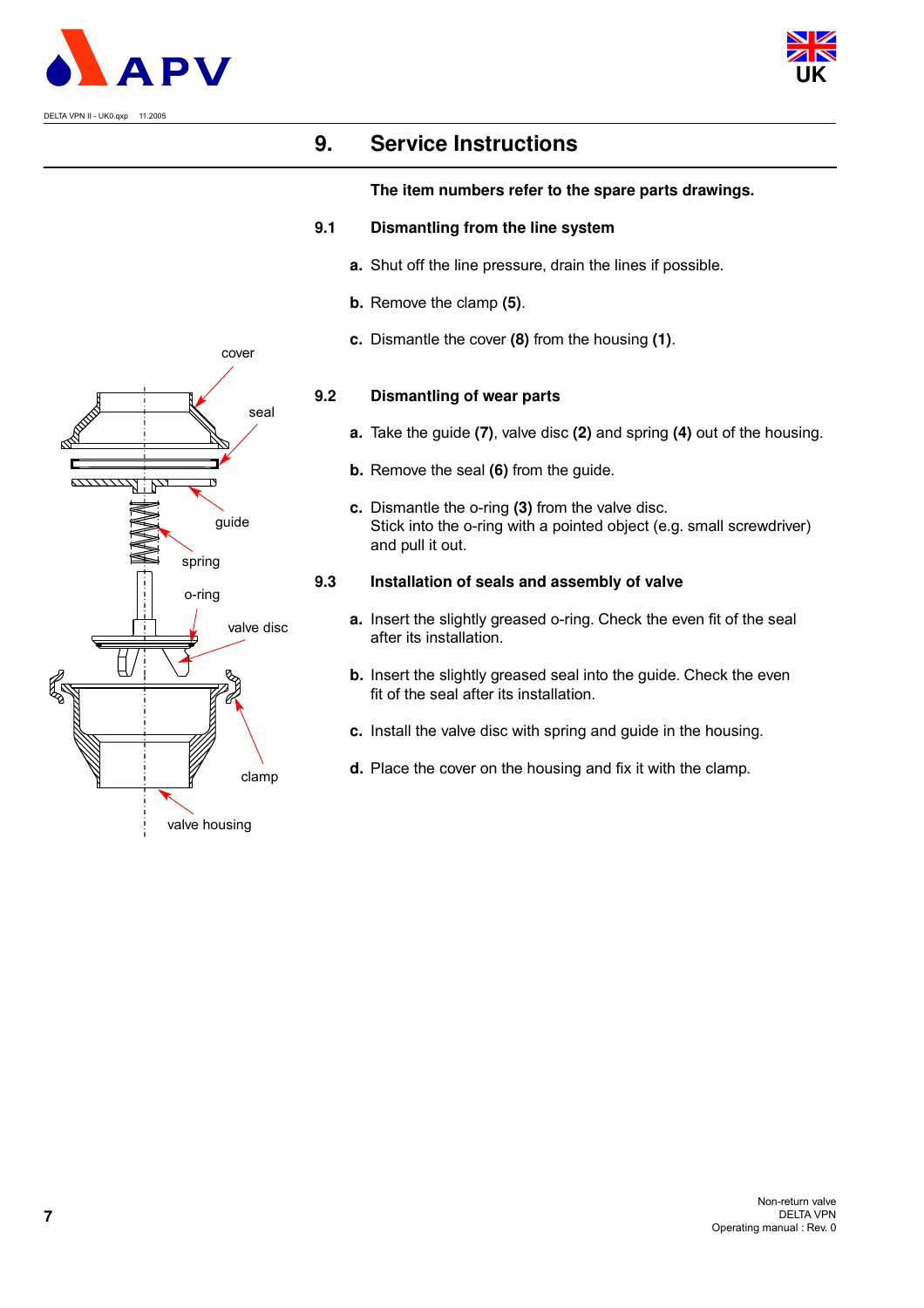



# **10. Trouble Shooting**

Valve does not close tightly : - Replace **o-ring (3)**.

Leakage between cover and valve housing : - **Check seal (6)**,

Valve does not work

replace defective seal.

properly  $\qquad \qquad :$  - Check mobility of the valve disc, replace damaged parts if necessary.

# **11. Spare Parts Lists**

#### **( see annex )**

The order numbers of the spare parts for the different valve designs and sizes are indicated in the attached spare parts drawings with corresponding lists.

When placing an order for spare parts, please indicate the following data:

- required number of pieces
- order number
- designation

subject to change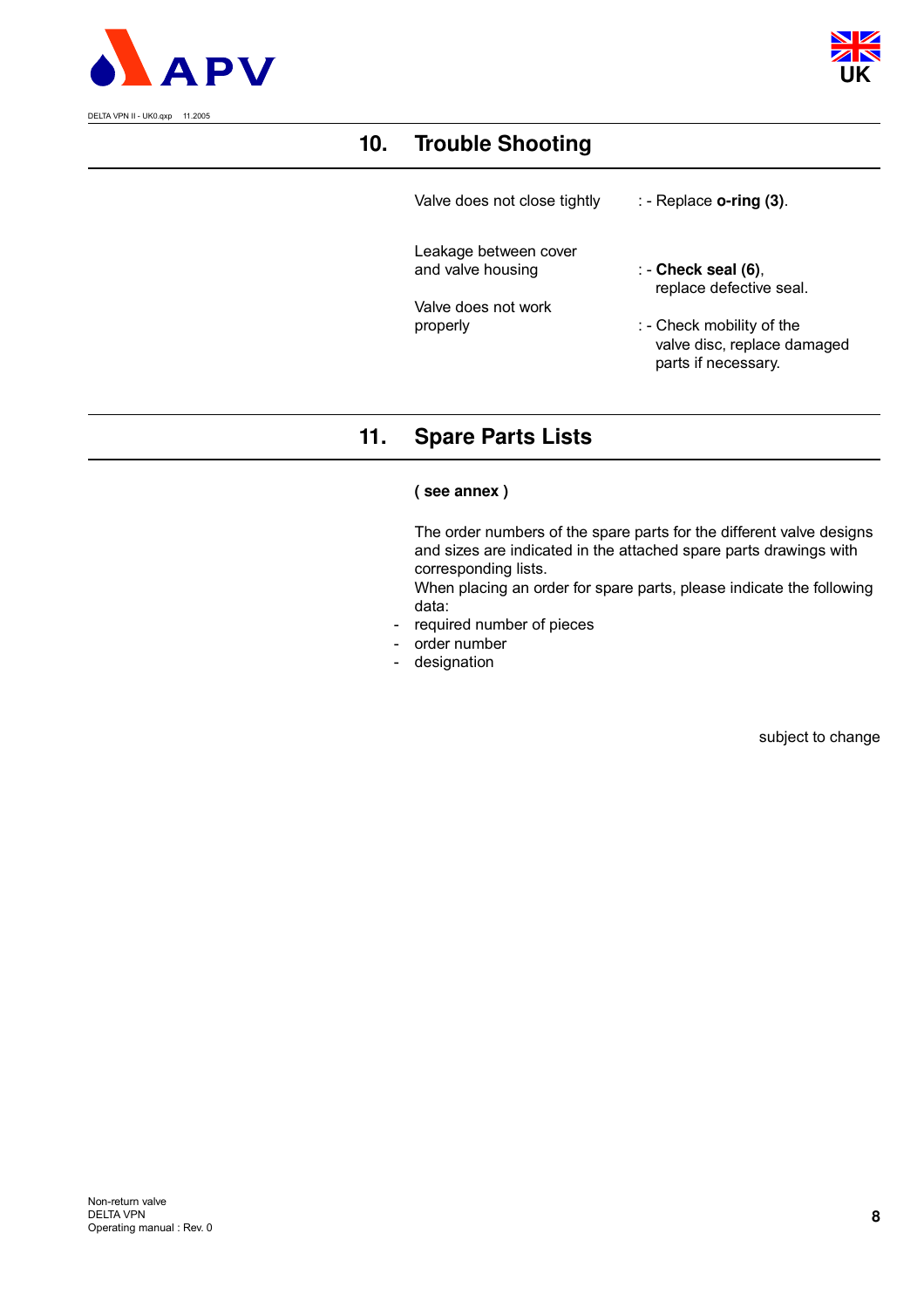BA VPN 0000002



Translation of original manual

rev. 0





Your local contact:

APV Zechenstraße 49 D-59425 Unna

Phone: +49(0) 23 03/ 108-0 Fax: +49(0) 23 03 / 108-210

For more information about our worldwide locations, approvals, certifications, and local representatives, please visit www.apv.com.

Copyright © 2008 SPX Corporation

The information contained in this document, including any specifications and other product details, are subject to change without notice. While we have taken care to ensure the information is accurate at the time of going to press, we assume no responsibility for errors or omissions nor for any damages resulting from the use of the information contained herein.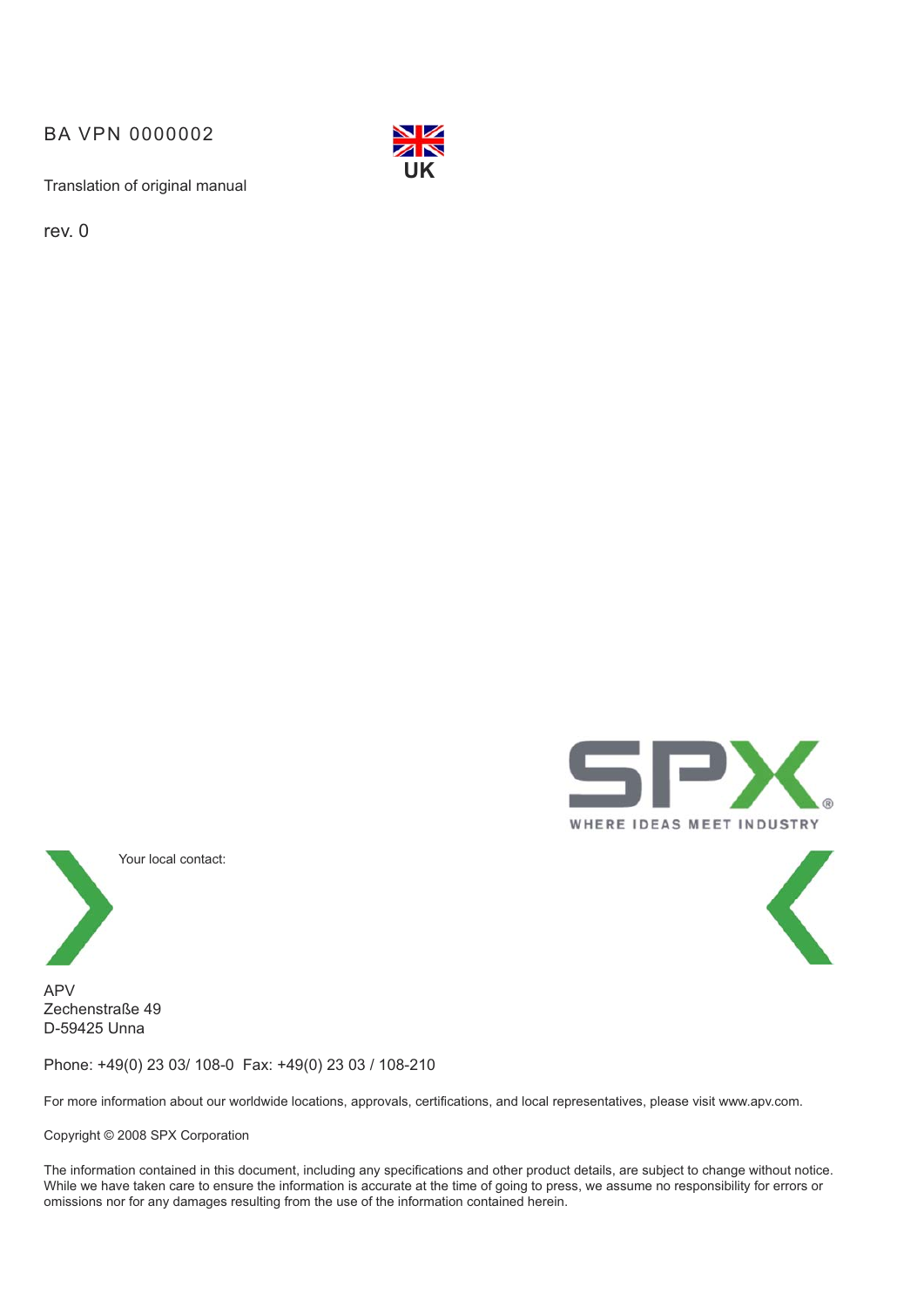



# **DELTA VPN II-ISO / VPN II-DIN**

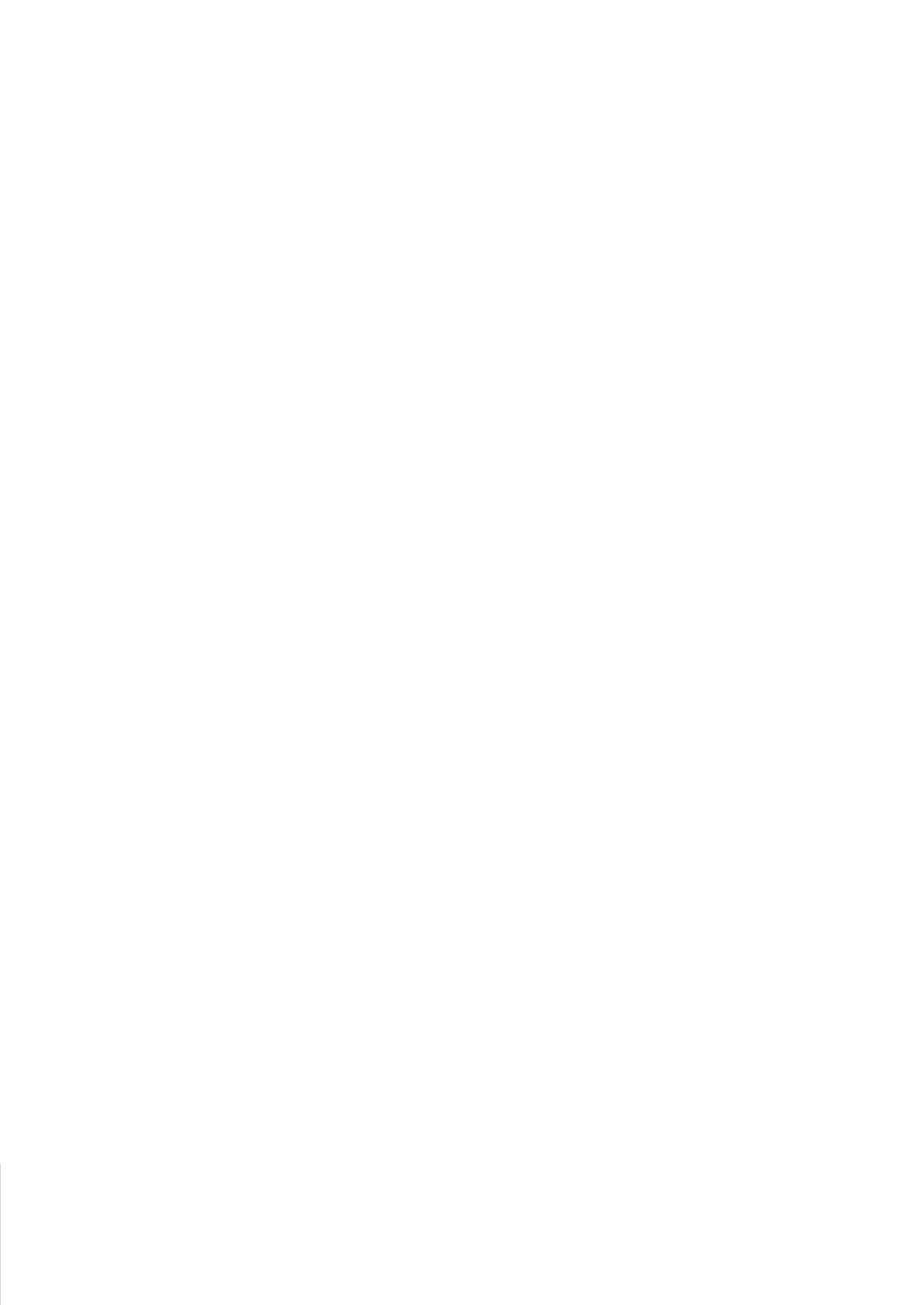

**D UK**

## 381141 / 381143 S09.93 / 09.05

## **DELTA VPN II-ISO DN**

|                |           |                         |                       | $+122$ | 1,5"   | 2"     | 2,5"               | 3"     | 4"     |
|----------------|-----------|-------------------------|-----------------------|--------|--------|--------|--------------------|--------|--------|
| Pos.           | Stk./Qtv. | Benennung               | <b>Description</b>    |        |        |        | Ws.-Nr. / Part No. |        |        |
|                |           | Ventil komplett         | valve complete        | 187800 | 187801 | 187802 | 187803             | 187804 | 187805 |
|                |           | Ventilgehäuse           | valve body            | 260360 | 260361 | 268240 | 268241             | 260364 | 267407 |
| $\overline{2}$ |           | Ventilteller            | valve flap            | 194042 | 194043 | 188268 | 188269             | 188270 | 188271 |
| $3*$           |           | <b>EPDM</b><br>O-Ring   | <b>EPDM</b><br>o-ring | 772233 | 772234 | 772236 | 772238             | 772240 | 772241 |
|                |           | <b>FPM</b>              | <b>FPM</b>            | 772251 | 772252 | 772254 | 772256             | 772258 | 772259 |
|                |           | <b>HNBR</b>             | <b>HNBR</b>           | 772242 | 772243 | 772245 | 772247             | 772249 | 772250 |
| 4              |           | Feder                   | spring                | 254905 | 254905 | 254690 | 254690             | 254715 | 255195 |
| 5              |           | Gelenkklemme            | clamp                 | 169847 | 169848 | 169849 | 169850             | 175705 | 175705 |
| 6              |           | <b>EPDM</b><br>Dichtung | <b>EPDM</b><br>seal   | 771167 | 771167 | 771168 | 771170             | 771171 | 771170 |
|                |           | <b>FPM</b>              | <b>FPM</b>            | 772229 | 772229 | 772230 | 772231             | 772232 | 772231 |
|                |           | <b>HNBR</b>             | <b>HNBR</b>           | 770563 | 770563 | 770564 | 770566             | 770567 | 770566 |
|                |           | Führungsscheibe         | quide disc            | 254846 | 254847 | 254848 | 254849             | 254850 | 256058 |
| 8              |           | Deckel                  | cover                 | 254912 | 254833 | 254835 | 254837             | 254839 | 254161 |

#### \* Dichtungssatz für DELTA VPN II-ISO Seal kit for DELTA VPN II-ISO

| $0.001$ in the peer in the set in the set in the set in the set in the set in the set of $10$ |  |                               |                    |        | -4 22        | 5"                 | 2" (DN50)    | 2.5"         | יים          |              |  |  |
|-----------------------------------------------------------------------------------------------|--|-------------------------------|--------------------|--------|--------------|--------------------|--------------|--------------|--------------|--------------|--|--|
|                                                                                               |  | Pos. Stk./Qty. Benennung      | <b>Description</b> |        |              | Ws.-Nr. / Part No. |              |              |              |              |  |  |
|                                                                                               |  | Dichtungssatz FPM Seal kit    |                    | FPM I  | 58-36-001/00 | 58-36-002/00       | 58-36-003/00 | 58-36-004/00 | 58-36-005/00 | 58-36-006/00 |  |  |
|                                                                                               |  | Dichtungssatz EPDM   Seal kit |                    | EPDM   | 58-36-001/01 | 58-36-002/01       | 58-36-003/01 | 58-36-004/01 | 58-36-005/01 | 58-36-006/01 |  |  |
|                                                                                               |  | Dichtungssatz HNBR   Seal kit |                    | HNBR I | 58-36-001/06 | 58-36-002/06       | 58-36-003/06 | 58-36-004/06 | 58-36-005/06 | 58-36-006/06 |  |  |
|                                                                                               |  |                               |                    |        |              |                    |              |              |              |              |  |  |

# **DELTA VPN II-DIN**

|        |           |                                                               |                                                           | <b>DN25</b>                          | <b>DN40</b>                          | <b>DN50</b>                          | <b>DN65</b>                          | <b>DN80</b>                          | <b>DN100</b>                         |
|--------|-----------|---------------------------------------------------------------|-----------------------------------------------------------|--------------------------------------|--------------------------------------|--------------------------------------|--------------------------------------|--------------------------------------|--------------------------------------|
| Pos.   | Stk./Qty. | Benennung                                                     | <b>Description</b>                                        |                                      |                                      | Ws.-Nr. / Part No.                   |                                      |                                      |                                      |
|        |           | Ventil komplett                                               | valve complete                                            | 194024                               | 194025                               | 194026                               | 194027                               | 194028                               | 194029                               |
| 2      |           | Ventilgehäuse<br>Ventilteller                                 | valve body<br>valve flap                                  | 268135<br>194044                     | 268136<br>194045                     | 268137<br>188272                     | 268138<br>188273                     | 268139<br>188274                     | 267406<br>188275                     |
| $3*$   |           | <b>EPDM</b><br>O-Ring<br><b>FPM</b><br><b>HNBR</b>            | <b>EPDM</b><br>o-ring<br><b>FPM</b><br><b>HNBR</b>        | 772149<br>772152<br>772155           | 772235<br>772253<br>772244           | 772236<br>772254<br>772245           | 772239<br>772257<br>772248           | 772150<br>772153<br>772156           | 772151<br>772154<br>772157           |
| 4      |           | Feder                                                         | spring                                                    | 254905                               | 254905                               | 254690                               | 254690                               | 254715                               | 255195                               |
| 5<br>6 |           | Gelenkklemme<br>EPDM<br>Dichtung<br><b>FPM</b><br><b>HNBR</b> | clamp<br><b>EPDM</b><br>seal<br><b>FPM</b><br><b>HNBR</b> | 169847<br>771167<br>772229<br>770563 | 169848<br>771167<br>772229<br>770563 | 169849<br>771168<br>772230<br>770564 | 169850<br>771170<br>772231<br>770566 | 175705<br>771171<br>772232<br>770567 | 175705<br>771170<br>772231<br>770566 |
| 8      |           | Führungsscheibe<br>Deckel                                     | quide disc<br>cover                                       | 254846<br>254871                     | 254847<br>254872                     | 254848<br>254873                     | 254849<br>254874                     | 254850<br>254875                     | 256058<br>256001                     |

#### \* Dichtungssatz für DELTA VPN II-DN

| Seal KII TOT DELTA VPN II-DN |  |                               |                    |             | <b>DN25</b>  | <b>DN40</b>        | DN50 (2")    | <b>DN65</b>  | <b>DN80</b>  | <b>DN100</b>  |  |
|------------------------------|--|-------------------------------|--------------------|-------------|--------------|--------------------|--------------|--------------|--------------|---------------|--|
|                              |  | Pos. Stk./Qty. Benennung      | <b>Description</b> |             |              | Ws.-Nr. / Part No. |              |              |              |               |  |
|                              |  | Dichtungssatz FPM Seal kit    |                    | FPM         | 58-36-010/00 | 58-36-011/00       | 58-36-003/00 | 58-36-013/00 | 58-36-014/00 | 58-36-0015/00 |  |
|                              |  | Dichtungssatz EPDM   Seal kit |                    | EPDM I      | 58-36-010/01 | 58-36-011/01       | 58-36-003/01 | 58-36-013/01 | 58-36-014/01 | 58-36-015/01  |  |
|                              |  | Dichtungssatz HNBR   Seal kit |                    | <b>HNBR</b> | 58-36-010/06 | 58-36-011/06       | 58-36-003/06 | 58-36-013/06 | 58-36-014/06 | 58-36-015/06  |  |
|                              |  |                               |                    |             |              |                    |              |              |              |               |  |